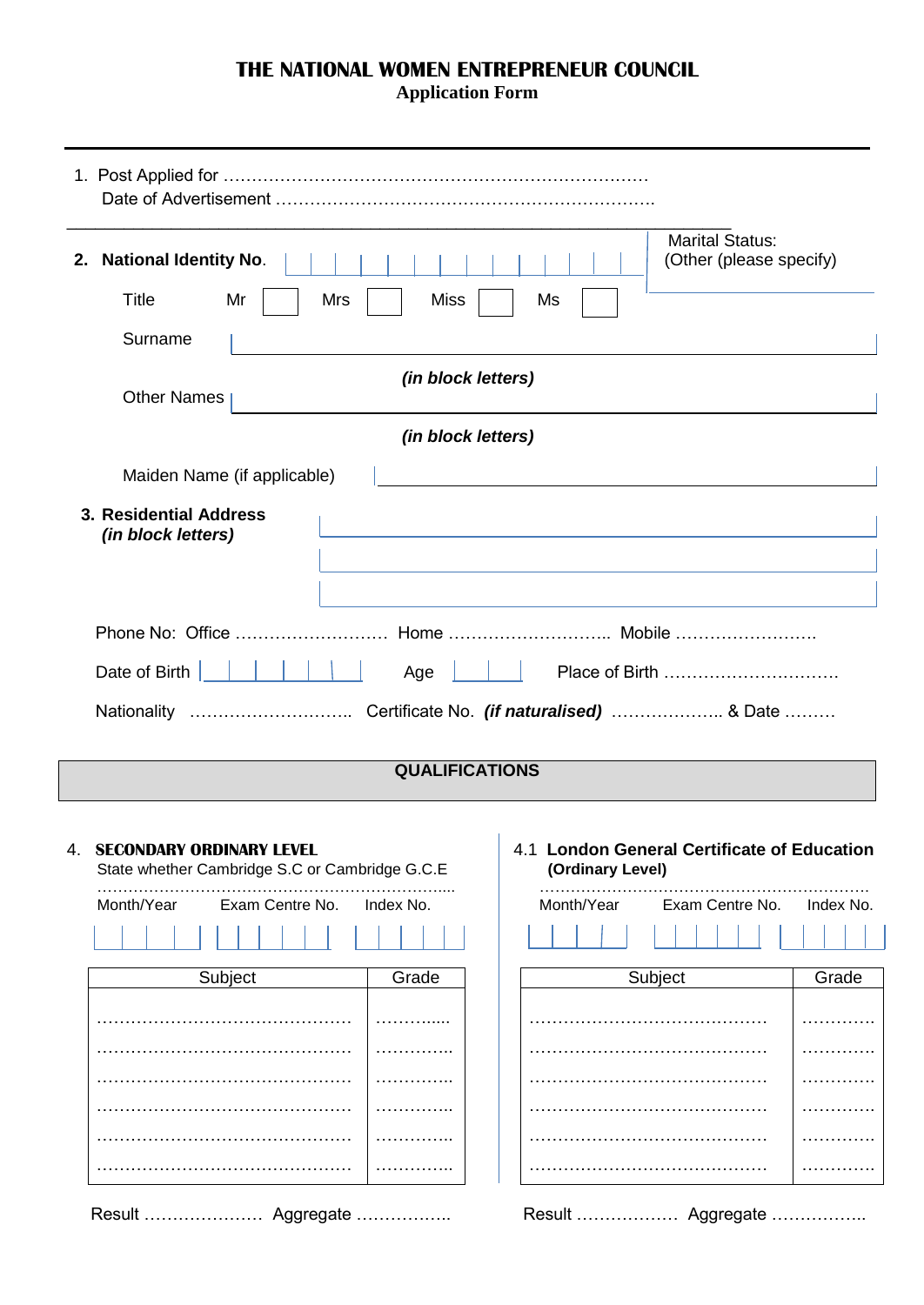|    | 5. SECONDARY ADVANCED LEVEL<br>State whether Cambridge H. S.C or Cambridge G.C.E                     |           | 5.1 London General Certificate of Education<br>(A Level) |  |  |  |  |  |
|----|------------------------------------------------------------------------------------------------------|-----------|----------------------------------------------------------|--|--|--|--|--|
|    | Month/Year<br>Exam Centre No.                                                                        | Index No. | Month/Year<br>Exam Centre No.<br>Index No.               |  |  |  |  |  |
|    |                                                                                                      |           |                                                          |  |  |  |  |  |
|    | <b>Principal Subject</b>                                                                             | Grade     | <b>Advanced Level</b><br>Grade                           |  |  |  |  |  |
|    |                                                                                                      |           |                                                          |  |  |  |  |  |
|    |                                                                                                      |           | .                                                        |  |  |  |  |  |
|    |                                                                                                      |           |                                                          |  |  |  |  |  |
|    |                                                                                                      |           |                                                          |  |  |  |  |  |
|    | <b>Subsidiary Subject</b>                                                                            | Grade     | <b>Subsidiary Level</b><br>Grade                         |  |  |  |  |  |
|    |                                                                                                      |           | .                                                        |  |  |  |  |  |
|    |                                                                                                      |           | .                                                        |  |  |  |  |  |
|    |                                                                                                      |           |                                                          |  |  |  |  |  |
|    | General Paper                                                                                        | .         | .                                                        |  |  |  |  |  |
|    | Result                                                                                               |           | Result                                                   |  |  |  |  |  |
| 6. | Diploma Qualifications (Below Degree level) (Attach photocopies of marksheets)                       |           | <b>Full Time</b><br><b>Distance</b>                      |  |  |  |  |  |
|    | Education<br>Specify (i) exact qualifications obtained  Class/Division/Level<br>(ii) Date of result: |           |                                                          |  |  |  |  |  |
|    | Subjects (state whether main/subsidiary/major etc where applicable)                                  |           |                                                          |  |  |  |  |  |
|    |                                                                                                      |           |                                                          |  |  |  |  |  |
|    |                                                                                                      |           |                                                          |  |  |  |  |  |
|    |                                                                                                      |           |                                                          |  |  |  |  |  |
| 7. | DEGREE/PROFESSIONAL QUALIFICATIONS (Attach photocopies of marksheets)                                |           |                                                          |  |  |  |  |  |
|    |                                                                                                      |           |                                                          |  |  |  |  |  |
|    | Duration of course/study: From  To  Part Time                                                        |           | <b>Full Time</b><br><b>Distance</b>                      |  |  |  |  |  |
|    | Education<br>Specify (i) exact qualifications obtained Class/Division/Level                          |           |                                                          |  |  |  |  |  |
|    | Subjects (state whether main/subsidiary/major etc where applicable)                                  |           |                                                          |  |  |  |  |  |
|    |                                                                                                      |           |                                                          |  |  |  |  |  |
|    |                                                                                                      |           |                                                          |  |  |  |  |  |
|    |                                                                                                      |           |                                                          |  |  |  |  |  |
|    |                                                                                                      |           |                                                          |  |  |  |  |  |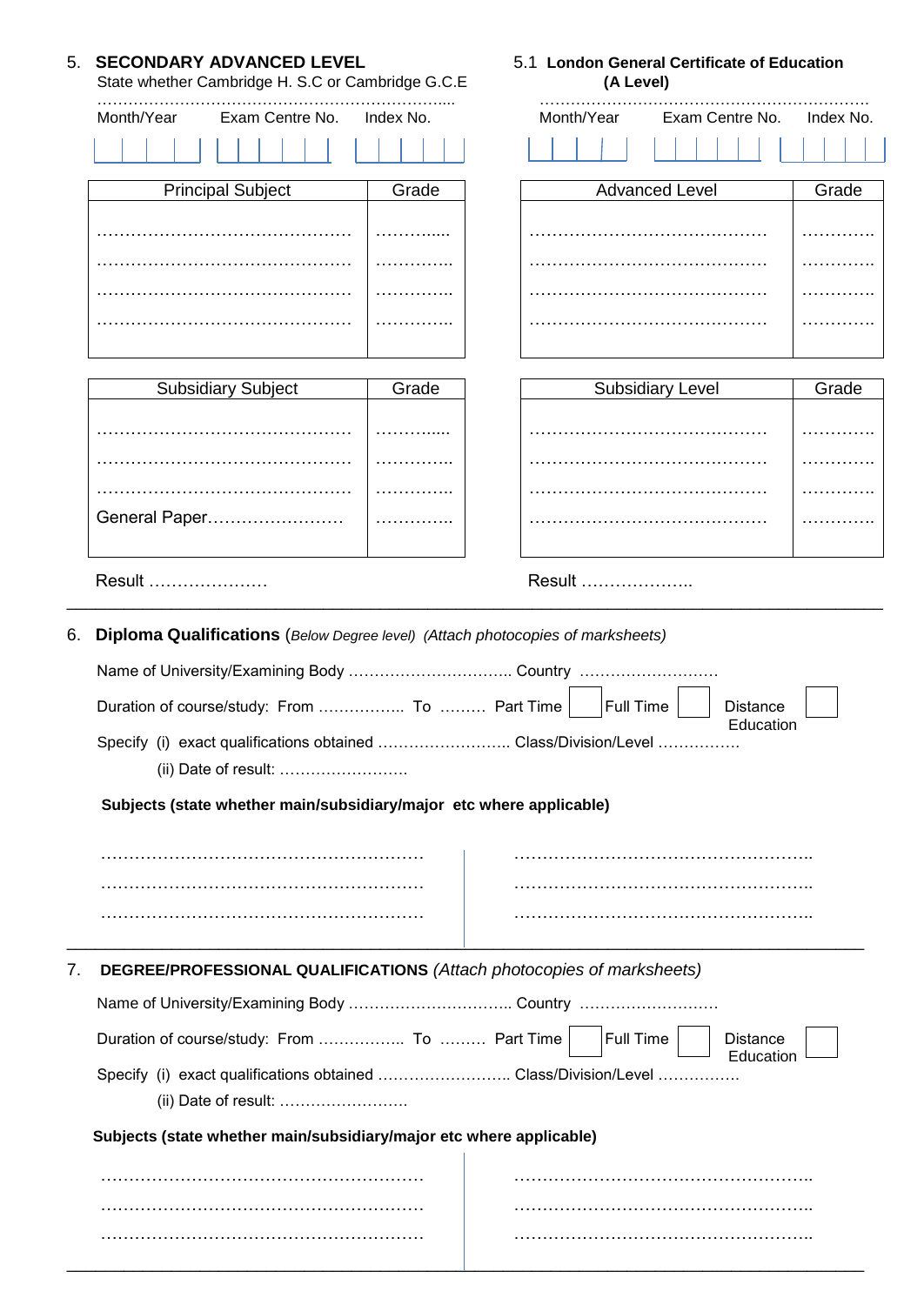| 8. | <b>POST DEGREE QUALIFICATIONS</b> (Attach photocopies of marksheets) |                                                  |  |
|----|----------------------------------------------------------------------|--------------------------------------------------|--|
|    |                                                                      | Full Time<br><b>Distance</b><br><b>Education</b> |  |
|    | Specify (i) exact qualifications obtained Class/Division/Level       |                                                  |  |
|    | (ii) Date of result:                                                 |                                                  |  |
|    | Subjects (state whether main/subsidiary/major etc where applicable)  |                                                  |  |
|    |                                                                      |                                                  |  |
|    |                                                                      |                                                  |  |
|    |                                                                      |                                                  |  |
|    |                                                                      |                                                  |  |

## 9. **SPECIAL QUALIFICATIONS**

Where special qualifications are laid down for the post for which you are applying, state here to what extent you possess them.

\_\_\_\_\_\_\_\_\_\_\_\_\_\_\_\_\_\_\_\_\_\_\_\_\_\_\_\_\_\_\_\_\_\_\_\_\_\_\_\_\_\_\_\_\_\_\_\_\_\_\_\_\_\_\_\_\_\_\_\_\_\_\_\_\_\_\_\_\_\_\_\_\_\_\_\_\_\_\_\_\_\_\_\_\_\_\_\_\_\_\_

## 10. **Experience and skills relevant to the post applied for** *(Attach documentary evidence)*

| 11.<br>(i) | <b>EMPLOYMENT HISTORY</b><br>IN THE COUNCIL'S SERVICE<br>Present employment<br>Post held | Temporary/Substantive                                                        |
|------------|------------------------------------------------------------------------------------------|------------------------------------------------------------------------------|
|            |                                                                                          |                                                                              |
|            | Date of Present Appointment                                                              | Date of Confirmation in the Service<br>Present Salary per month<br><b>Rs</b> |
|            | (Date Month<br>Year)<br>e.g 01<br><b>JAN</b><br>1990                                     |                                                                              |
| (ii)       | Previous employment                                                                      |                                                                              |
|            | Post held                                                                                | Temporary/Substantive                                                        |
|            |                                                                                          |                                                                              |
|            |                                                                                          |                                                                              |

\_\_\_\_\_\_\_\_\_\_\_\_\_\_\_\_\_\_\_\_\_\_\_\_\_\_\_\_\_\_\_\_\_\_\_\_\_\_\_\_\_\_\_\_\_\_\_\_\_\_\_\_\_\_\_\_\_\_\_\_\_\_\_\_\_\_\_\_\_\_\_\_\_\_\_\_\_\_\_\_\_\_\_\_\_\_\_\_\_